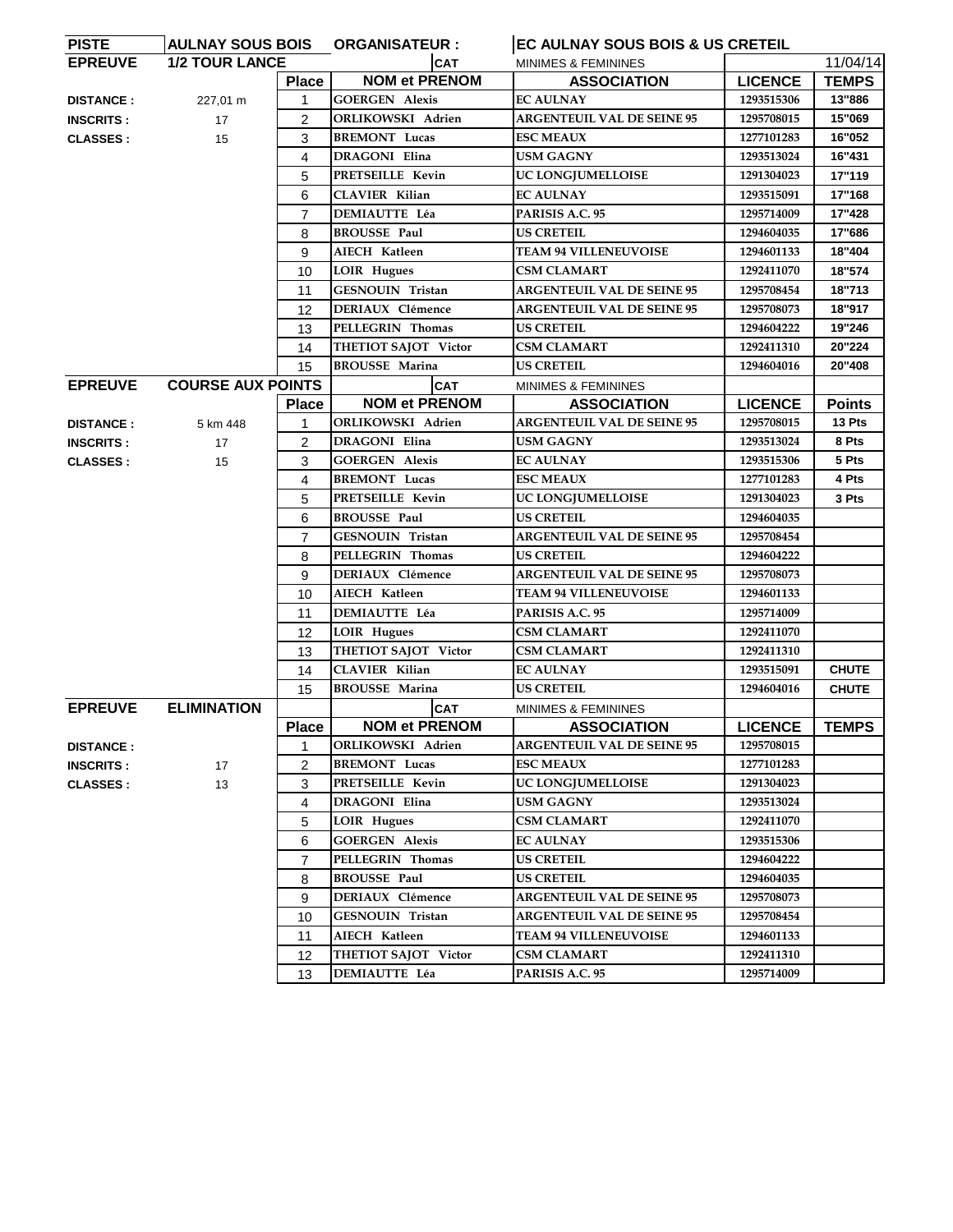| <b>EPREUVE</b>   | <b>OMNIUM</b>            |                | <b>CAT</b>                    | MINIMES & FEMININES               |                |               |
|------------------|--------------------------|----------------|-------------------------------|-----------------------------------|----------------|---------------|
|                  |                          | <b>Place</b>   | <b>NOM et PRENOM</b>          | <b>ASSOCIATION</b>                | <b>LICENCE</b> | <b>TEMPS</b>  |
| <b>DISTANCE:</b> |                          | $\mathbf{1}$   | <b>ORLIKOWSKI Adrien</b>      | <b>ARGENTEUIL VAL DE SEINE 95</b> | 1295708015     | 4 Pts         |
| <b>INSCRITS:</b> | 17                       | $\overline{2}$ | <b>BREMONT</b> Lucas          | <b>ESC MEAUX</b>                  | 1277101283     | 9 Pts         |
| <b>CLASSES:</b>  | 13                       | 3              | <b>GOERGEN Alexis</b>         | <b>EC AULNAY</b>                  | 1293515306     | 10 Pts        |
|                  |                          | $\overline{4}$ | <b>DRAGONI Elina</b>          | <b>USM GAGNY</b>                  | 1293513024     | 10 Pts        |
|                  |                          | 5              | PRETSEILLE Kevin              | UC LONGJUMELLOISE                 | 1291304023     | 13 Pts        |
|                  |                          | 6              | <b>BROUSSE Paul</b>           | <b>US CRETEIL</b>                 | 1294604035     | 22 Pts        |
|                  |                          | $\overline{7}$ | <b>LOIR Hugues</b>            | <b>CSM CLAMART</b>                | 1292411070     | 27 Pts        |
|                  |                          | 8              | PELLEGRIN Thomas              | <b>US CRETEIL</b>                 | 1294604222     | 28 Pts        |
|                  |                          | 9              | <b>GESNOUIN Tristan</b>       | <b>ARGENTEUIL VAL DE SEINE 95</b> | 1295708454     | 28 Pts        |
|                  |                          | 10             | <b>DERIAUX</b> Clémence       | <b>ARGENTEUIL VAL DE SEINE 95</b> | 1295708073     | 30 Pts        |
|                  |                          | 11             | AIECH Katleen                 | <b>TEAM 94 VILLENEUVOISE</b>      | 1294601133     | 30 Pts        |
|                  |                          | 12             | <b>DEMIAUTTE Léa</b>          | PARISIS A.C. 95                   | 1295714009     | 31 Pts        |
|                  |                          | 13             | <b>THETIOT SAJOT Victor</b>   | <b>CSM CLAMART</b>                | 1292411310     | <b>39 Pts</b> |
| <b>EPREUVE</b>   | <b>1/2 TOUR LANCE</b>    |                | <b>CAT</b>                    | <b>CADETS DAMES</b>               |                |               |
|                  |                          | <b>Place</b>   | <b>NOM et PRENOM</b>          | <b>ASSOCIATION</b>                | <b>LICENCE</b> | <b>TEMPS</b>  |
| <b>DISTANCE:</b> | 227,01 m                 | 1              | <b>VIENNE</b> Maxime          | <b>ARGENTEUIL VAL DE SEINE 95</b> | 1295708349     | 13"843        |
| <b>INSCRITS:</b> | 29                       | $\overline{2}$ | <b>MALBOIS Alexis</b>         | <b>ARGENTEUIL VAL DE SEINE 95</b> | 1295708057     | 14"474        |
| <b>CLASSES:</b>  | 22                       | 3              | LABREGERE Aurélien            | <b>USM GAGNY</b>                  | 1293513144     | 14"763        |
|                  |                          | 4              | LUXEUIL Quentin               | <b>ARGENTEUIL VAL DE SEINE 95</b> | 1295708060     | 14"917        |
|                  |                          | 5              | <b>COOLSAET Quentin</b>       | PARISIS A.C. 95                   | 1295714387     | 14"991        |
|                  |                          | 6              | <b>DEMAY Louis</b>            | PARISIS A.C. 95                   | 1295714201     | 15"071        |
|                  |                          | 7              | <b>BOUTIN</b> Clément         | <b>CM AUBERVILLIERS 93</b>        | 1293505413     | 15"181        |
|                  |                          | 8              | <b>BONNIN Benoît</b>          | PARISIS A.C. 95                   | 1295714034     | 15"185        |
|                  |                          | 9              | <b>BRANDEBOURGER Aurélien</b> | <b>ARGENTEUIL VAL DE SEINE 95</b> | 1295708011     | 15"264        |
|                  |                          | 10             | <b>OLIVEIRA</b> Loïc          | <b>CM AUBERVILLIERS 93</b>        | 1293505266     | 15"332        |
|                  |                          | 11             | <b>SELLIER Valentin</b>       | PARISIS A.C. 95                   | 1295714046     | 15"558        |
|                  |                          | 12             | LUXEUIL Jérôme                | <b>ARGENTEUIL VAL DE SEINE 95</b> | 1295708392     | 15"756        |
|                  |                          | 13             | <b>BUIRETTE Gaëtan</b>        | PARISIS A.C. 95                   | 1295714438     | 15"857        |
|                  |                          | 14             | DIONISIO Adam                 | <b>US CRETEIL</b>                 | 1294604352     | 16"453        |
|                  |                          | 15             | <b>GOERGEN Laura</b>          | <b>ARGENTEUIL VAL DE SEINE 95</b> | 1295708100     | 16"660        |
|                  |                          | 16             | <b>TESSIER Océane</b>         | <b>EC MONTGERON VIGNEUX</b>       | 3499031213     | 16"795        |
|                  |                          | 17             | <b>SUIRE</b> Virgile          | <b>CSM CLAMART</b>                | 1292411069     | 16"852        |
|                  |                          | 18             | LIGOT Yves                    | <b>ARGENTEUIL VAL DE SEINE 95</b> | 1295708052     | 16"865        |
|                  |                          | 19             | RENAULT Carine                | <b>CM AUBERVILLIERS 93</b>        | 1293505089     | 17"256        |
|                  |                          | 20             | <b>HEDOUIN Nicolas</b>        | <b>CSM CLAMART</b>                | 1292411039     | 17"505        |
|                  |                          | 21             | <b>BAILLARD Laurie</b>        | <b>ARGENTEUIL VAL DE SEINE 95</b> | 1295708051     | 18"217        |
|                  |                          | 22             | ALIKER Jérémie                | <b>US CRETEIL</b>                 | 1294604002     | 18"353        |
| <b>EPREUVE</b>   | <b>COURSE AUX POINTS</b> |                | <b>CAT</b>                    | <b>CADETS DAMES</b>               |                |               |
|                  |                          | <b>Place</b>   | <b>NOM et PRENOM</b>          | <b>ASSOCIATION</b>                | <b>LICENCE</b> | <b>Points</b> |
| <b>DISTANCE:</b> | 7 km 264                 | 1              | <b>VIENNE Maxime</b>          | <b>ARGENTEUIL VAL DE SEINE 95</b> | 1295708349     | 20 Pts        |
| <b>INSCRITS:</b> | 29                       | 2              | LUXEUIL Quentin               | <b>ARGENTEUIL VAL DE SEINE 95</b> | 1295708060     | 6 Pts         |
| <b>CLASSES</b> : | 22                       | 3              | <b>MALBOIS Alexis</b>         | <b>ARGENTEUIL VAL DE SEINE 95</b> | 1295708057     | 5 Pts         |
|                  |                          | 4              | <b>BUIRETTE Gaëtan</b>        | PARISIS A.C. 95                   | 1295714438     | 3 Pts         |
|                  |                          | 5              | LABREGERE Aurélien            | <b>USM GAGNY</b>                  | 1293513144     | 3 Pts         |
|                  |                          | 6              | <b>SELLIER</b> Valentin       | PARISIS A.C. 95                   | 1295714046     | 2 Pts         |
|                  |                          | 7              | DEMAY Louis                   | PARISIS A.C. 95                   | 1295714201     | 2 Pts         |
|                  |                          | 8              | <b>BOUTIN</b> Clément         | <b>CM AUBERVILLIERS 93</b>        | 1293505413     | 2 Pts         |
|                  |                          | 9              | <b>COOLSAET Quentin</b>       | PARISIS A.C. 95                   | 1295714387     | 1 Pt          |
|                  |                          | 10             | <b>BONNIN Benoît</b>          | PARISIS A.C. 95                   | 1295714034     |               |
|                  |                          | 11             | <b>OLIVEIRA</b> Loïc          | <b>CM AUBERVILLIERS 93</b>        | 1293505266     |               |
|                  |                          | 12             | LUXEUIL Jérôme                | <b>ARGENTEUIL VAL DE SEINE 95</b> | 1295708392     |               |
|                  |                          | 13             | TESSIER Océane                | <b>EC MONTGERON VIGNEUX</b>       | 3499031213     |               |
|                  |                          | 14             | <b>GOERGEN Laura</b>          | <b>ARGENTEUIL VAL DE SEINE 95</b> | 1295708100     |               |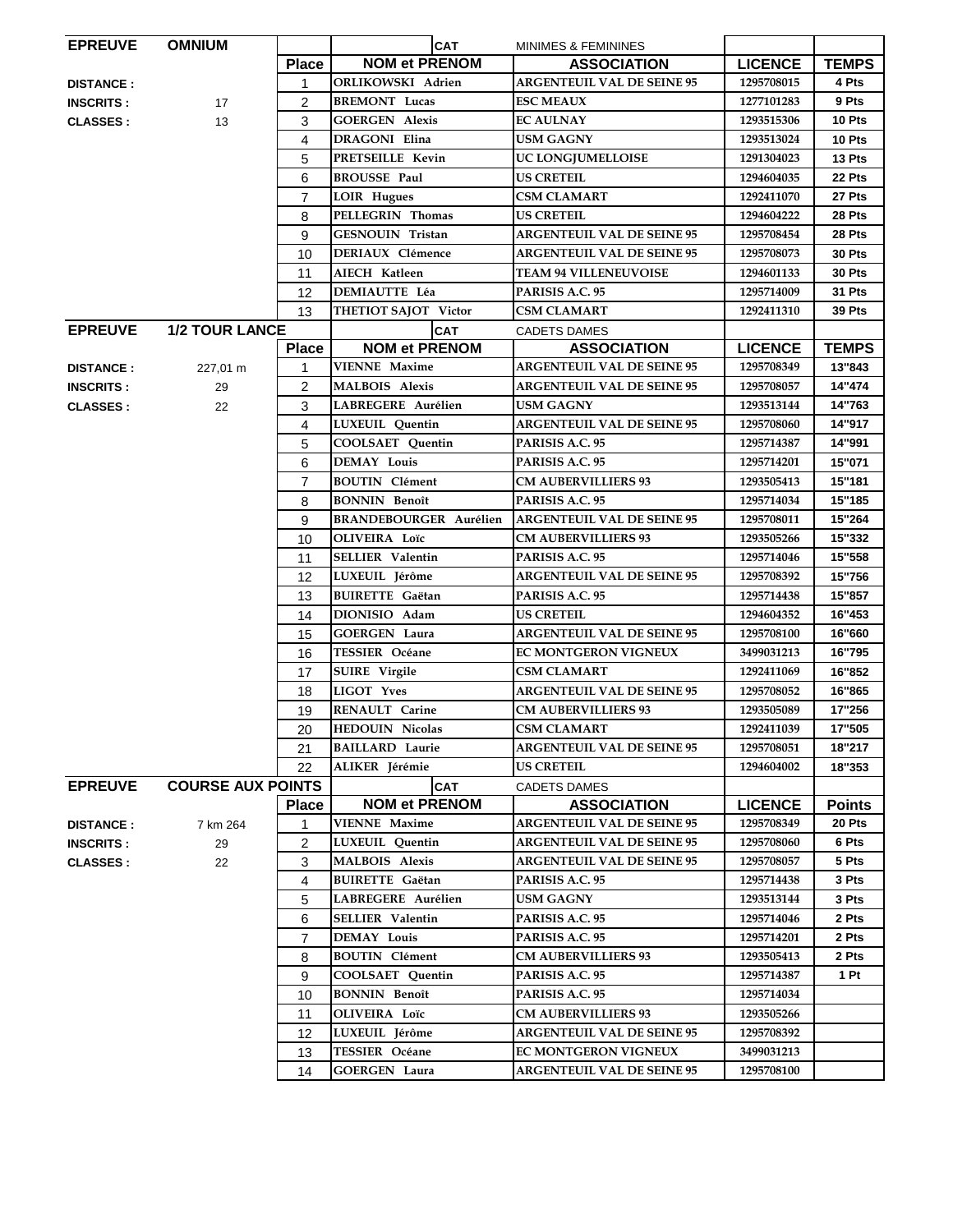|                  |                    | 15                |                                              | <b>BRANDEBOURGER Aurélien ARGENTEUIL VAL DE SEINE 95</b> | 1295708011                   |                        |
|------------------|--------------------|-------------------|----------------------------------------------|----------------------------------------------------------|------------------------------|------------------------|
|                  |                    | 16                | <b>RENAULT</b> Carine                        | <b>CM AUBERVILLIERS 93</b>                               | 1293505089                   |                        |
|                  |                    | 17                | <b>LIGOT Yves</b>                            | <b>ARGENTEUIL VAL DE SEINE 95</b>                        | 1295708052                   |                        |
|                  |                    | 18                | <b>SUIRE</b> Virgile                         | <b>CSM CLAMART</b>                                       | 1292411069                   |                        |
|                  |                    | 19                | DIONISIO Adam                                | <b>US CRETEIL</b>                                        | 1294604352                   |                        |
|                  |                    | 20                | <b>HEDOUIN Nicolas</b>                       | <b>CSM CLAMART</b>                                       | 1292411039                   |                        |
|                  |                    | 21                | <b>BAILLARD Laurie</b>                       | <b>ARGENTEUIL VAL DE SEINE 95</b>                        | 1295708051                   |                        |
|                  |                    | 22                | ALIKER Jérémie                               | <b>US CRETEIL</b>                                        | 1294604002                   |                        |
| <b>EPREUVE</b>   | <b>ELIMINATION</b> |                   | <b>CAT</b>                                   | <b>CADETS DAMES</b>                                      |                              |                        |
|                  |                    | <b>Place</b>      | <b>NOM et PRENOM</b>                         | <b>ASSOCIATION</b>                                       | <b>LICENCE</b>               | <b>TEMPS</b>           |
| <b>DISTANCE:</b> |                    | 1                 | <b>VIENNE Maxime</b>                         | <b>ARGENTEUIL VAL DE SEINE 95</b>                        | 1295708349                   |                        |
| <b>INSCRITS:</b> | 29                 | $\overline{2}$    | <b>MALBOIS Alexis</b>                        | <b>ARGENTEUIL VAL DE SEINE 95</b>                        | 1295708057                   |                        |
| <b>CLASSES:</b>  |                    | 3                 | LABREGERE Aurélien                           | <b>USM GAGNY</b>                                         | 1293513144                   |                        |
|                  | 22                 | $\overline{4}$    | LUXEUIL Jérôme                               | <b>ARGENTEUIL VAL DE SEINE 95</b>                        | 1295708392                   |                        |
|                  |                    |                   | <b>BUIRETTE</b> Gaëtan                       | PARISIS A.C. 95                                          | 1295714438                   |                        |
|                  |                    | 5                 | <b>SELLIER Valentin</b>                      | PARISIS A.C. 95                                          |                              |                        |
|                  |                    | 6                 |                                              |                                                          | 1295714046                   |                        |
|                  |                    | $\overline{7}$    | <b>OLIVEIRA</b> Loïc                         | <b>CM AUBERVILLIERS 93</b>                               | 1293505266                   |                        |
|                  |                    | 8                 | DEMAY Louis                                  | PARISIS A.C. 95                                          | 1295714201                   |                        |
|                  |                    | 9                 | <b>COOLSAET</b> Quentin                      | PARISIS A.C. 95                                          | 1295714387                   |                        |
|                  |                    | 10                | <b>BRANDEBOURGER Aurélien</b>                | <b>ARGENTEUIL VAL DE SEINE 95</b>                        | 1295708011                   |                        |
|                  |                    | 11                | <b>GOERGEN Laura</b>                         | <b>ARGENTEUIL VAL DE SEINE 95</b>                        | 1295708100                   |                        |
|                  |                    | 12                | <b>LUXEUIL</b> Quentin                       | <b>ARGENTEUIL VAL DE SEINE 95</b>                        | 1295708060                   |                        |
|                  |                    | 13                | <b>BONNIN Benoît</b>                         | PARISIS A.C. 95                                          | 1295714034                   |                        |
|                  |                    | 14                | TESSIER Océane                               | EC MONTGERON VIGNEUX                                     | 3499031213                   |                        |
|                  |                    | 15                | <b>RENAULT Carine</b>                        | <b>CM AUBERVILLIERS 93</b>                               | 1293505089                   |                        |
|                  |                    | 16                | <b>BOUTIN</b> Clément                        | <b>CM AUBERVILLIERS 93</b>                               | 1293505413                   |                        |
|                  |                    | 17                | <b>HEDOUIN Nicolas</b>                       | <b>CSM CLAMART</b>                                       | 1292411039                   |                        |
|                  |                    | 18                | <b>BAILLARD Laurie</b>                       | <b>ARGENTEUIL VAL DE SEINE 95</b>                        | 1295708051                   |                        |
|                  |                    | 19                | <b>SUIRE</b> Virgile                         | <b>CSM CLAMART</b>                                       | 1292411069                   |                        |
|                  |                    | 20                | ALIKER Jérémie                               | US CRETEIL                                               | 1294604002                   |                        |
|                  |                    |                   | DIONISIO Adam                                | <b>US CRETEIL</b>                                        |                              |                        |
|                  |                    | 21                |                                              |                                                          | 1294604352                   |                        |
|                  |                    | 22                | <b>LIGOT Yves</b>                            | <b>ARGENTEUIL VAL DE SEINE 95</b>                        | 1295708052                   |                        |
|                  |                    |                   |                                              |                                                          |                              |                        |
| <b>EPREUVE</b>   | <b>OMNIUM</b>      |                   | <b>CAT</b>                                   | <b>CADETS DAMES</b>                                      |                              |                        |
|                  |                    | <b>Place</b><br>1 | <b>NOM et PRENOM</b><br><b>VIENNE Maxime</b> | <b>ASSOCIATION</b><br><b>ARGENTEUIL VAL DE SEINE 95</b>  | <b>LICENCE</b><br>1295708349 | <b>Points</b><br>3 Pts |
| <b>DISTANCE:</b> |                    |                   |                                              | <b>ARGENTEUIL VAL DE SEINE 95</b>                        | 1295708057                   | 7 Pts                  |
| <b>INSCRITS:</b> | 29                 | 2                 | <b>MALBOIS Alexis</b>                        | <b>USM GAGNY</b>                                         |                              | 11 Pts                 |
| <b>CLASSES:</b>  | 22                 | 3<br>4            | LABREGERE Aurélien                           | <b>ARGENTEUIL VAL DE SEINE 95</b>                        | 1293513144<br>1295708060     | 18 Pts                 |
|                  |                    |                   | LUXEUIL Quentin                              |                                                          | 1295714201                   | 21 Pts                 |
|                  |                    | 5                 | <b>DEMAY Louis</b>                           | PARISIS A.C. 95                                          |                              | 22 Pts                 |
|                  |                    | 6                 | <b>BUIRETTE Gaëtan</b>                       | PARISIS A.C. 95                                          | 1295714438                   |                        |
|                  |                    | $\overline{7}$    | <b>COOLSAET Quentin</b>                      | PARISIS A.C. 95                                          | 1295714387                   | 23 Pts                 |
|                  |                    | 8                 | <b>SELLIER Valentin</b>                      | PARISIS A.C. 95                                          | 1295714046                   | 23 Pts                 |
|                  |                    | 9                 | LUXEUIL Jérôme                               | <b>ARGENTEUIL VAL DE SEINE 95</b>                        | 1295708392                   | 28 Pts                 |
|                  |                    | 10                | <b>OLIVEIRA</b> Loïc                         | <b>CM AUBERVILLIERS 93</b>                               | 1293505266                   | 28 Pts                 |
|                  |                    | 11                | <b>BOUTIN</b> Clément                        | <b>CM AUBERVILLIERS 93</b>                               | 1293505413                   | <b>31 Pts</b>          |
|                  |                    | 12                | <b>BONNIN Benoît</b>                         | PARISIS A.C. 95                                          | 1295714034                   | <b>31 Pts</b>          |
|                  |                    | 13                | <b>BRANDEBOURGER Aurélien</b>                | <b>ARGENTEUIL VAL DE SEINE 95</b>                        | 1295708011                   | <b>34 Pts</b>          |
|                  |                    | 14                | <b>GOERGEN Laura</b>                         | <b>ARGENTEUIL VAL DE SEINE 95</b>                        | 1295708100                   | 40 Pts                 |
|                  |                    | 15                | <b>TESSIER Océane</b>                        | <b>EC MONTGERON VIGNEUX</b>                              | 3499031213                   | 43 Pts                 |
|                  |                    | 16                | RENAULT Carine                               | <b>CM AUBERVILLIERS 93</b>                               | 1293505089                   | <b>50 Pts</b>          |
|                  |                    | 17                | DIONISIO Adam                                | <b>US CRETEIL</b>                                        | 1294604352                   | <b>54 Pts</b>          |
|                  |                    | 18                | <b>SUIRE</b> Virgile                         | <b>CSM CLAMART</b>                                       | 1292411069                   | <b>54 Pts</b>          |
|                  |                    | 19                | <b>LIGOT Yves</b>                            | <b>ARGENTEUIL VAL DE SEINE 95</b>                        | 1295708052                   | 57 Pts                 |
|                  |                    | 20                | <b>HEDOUIN Nicolas</b>                       | CSM CLAMART                                              | 1292411039                   | 57 Pts                 |
|                  |                    | 21<br>22          | <b>BAILLARD Laurie</b><br>ALIKER Jérémie     | <b>ARGENTEUIL VAL DE SEINE 95</b><br><b>US CRETEIL</b>   | 1295708051<br>1294604002     | 60 Pts<br>64 Pts       |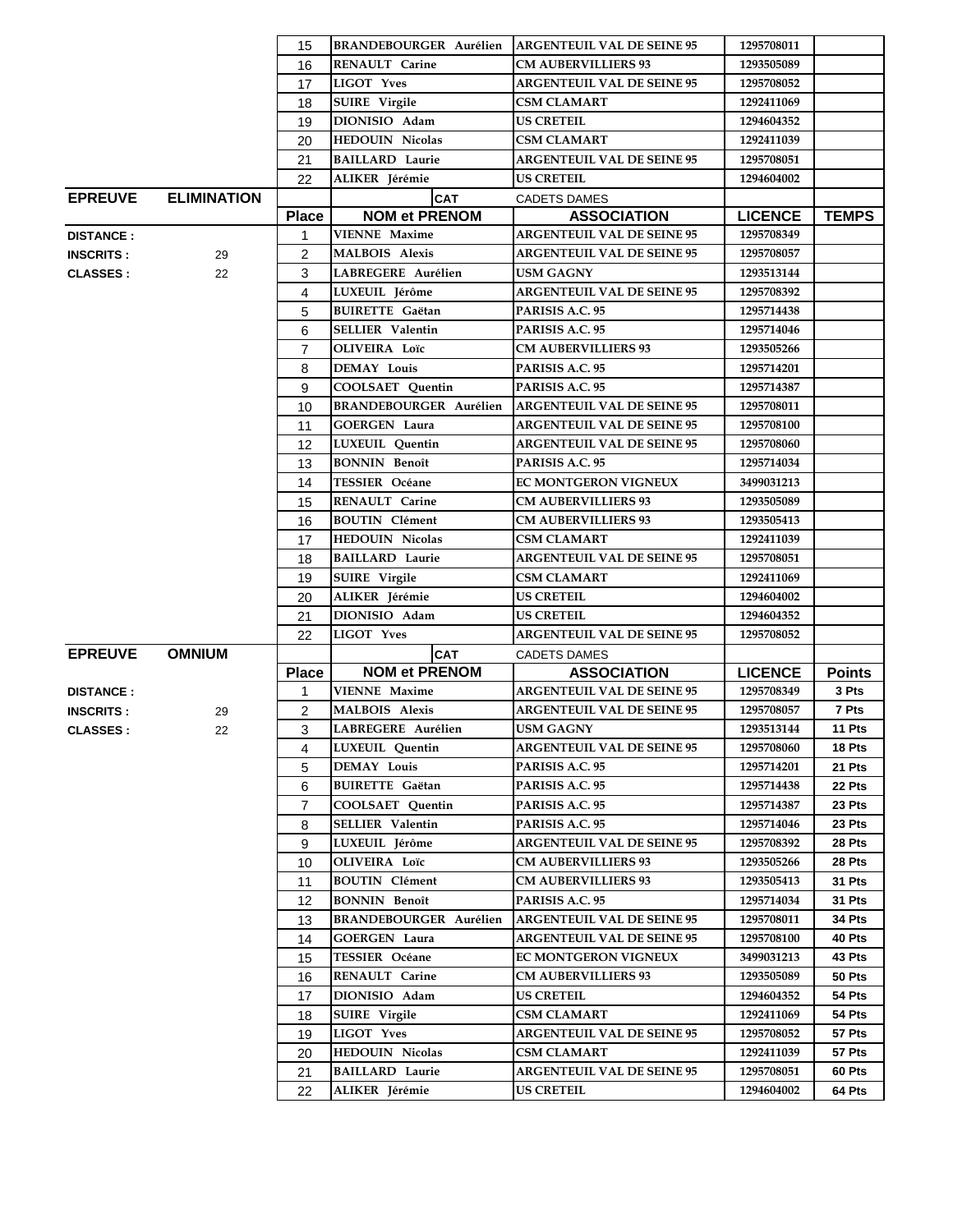| <b>EPREUVE</b>   | <b>ELIMINATION</b>       |                | <b>CAT</b>                         | <b>JUNIORS SENIORS</b>            |                |               |
|------------------|--------------------------|----------------|------------------------------------|-----------------------------------|----------------|---------------|
|                  |                          | <b>Place</b>   | <b>NOM et PRENOM</b>               | <b>ASSOCIATION</b>                | <b>LICENCE</b> | <b>TEMPS</b>  |
| <b>DISTANCE:</b> |                          | 1              | <b>MAITRE</b> Florian              | VC AMATEUR ST QUENTIN             | 1902199021     |               |
| <b>INSCRITS:</b> | 32                       | 2              | DUCHESNE Mickaël                   | <b>US CRETEIL</b>                 | 1294604085     |               |
| <b>CLASSES:</b>  | 28                       | 3              | VIGIER Sébastien                   | EC MONTGERON VIGNEUX              | 1291307049     |               |
|                  |                          | 4              | <b>RICHARD Louis</b>               | <b>CC NOGENT / OISE</b>           | 1960037033     |               |
|                  |                          | 5              | <b>LASSAUNIERE Olivier</b>         | PARISIS A.C. 95                   | 1295714016     |               |
|                  |                          | 6              | <b>DRAGONI</b> Vincent             | <b>USM GAGNY</b>                  | 1293513012     |               |
|                  |                          | $\overline{7}$ | PIERRU Arnaud                      | PARISIS A.C. 95                   | 1295714108     |               |
|                  |                          | 8              | <b>JAVELLY Luis</b>                | <b>US CRETEIL</b>                 | 1294604088     |               |
|                  |                          | 9              | LEPAIN Sébastien                   | <b>VC GARENNOIS</b>               | 1292407025     |               |
|                  |                          | 10             | DA CRUZ Aderito                    | <b>CSM VILLENEUVE GARENNE</b>     | 1292420108     |               |
|                  |                          | 11             | <b>MERCIER Nicolas</b>             | <b>VC SAVIGNY SUR ORGE</b>        | 1291301154     |               |
|                  |                          | 12             | PRUVOT Thomas                      | PARISIS A.C. 95                   | 1295714030     |               |
|                  |                          | 13             | PREVOST Renald                     | PARIS CYCLISTE OLYMPIQUE          | 1275016217     |               |
|                  |                          | 14             | AIECH Dylan                        | <b>TEAM 94 VILLENEUVOISE</b>      | 1294601058     |               |
|                  |                          | 15             | <b>NOEL Aurélien</b>               | PARISIS A.C. 95                   | 1295714246     |               |
|                  |                          | 16             | <b>CHALEL Yacine</b>               | <b>OLYMPIOUE C.V.O.</b>           | 1295712019     |               |
|                  |                          | 17             | <b>GUILLO</b> Grégory              | <b>COURBEVOIE SPORTS CYCLISME</b> | 1292415004     |               |
|                  |                          | 18             | <b>GRIGNON René</b>                | <b>CSM VILLENEUVE GARENNE</b>     | 1292420128     |               |
|                  |                          | 19             | <b>BOUTIN</b> Jean François        | <b>CM AUBERVILLIERS 93</b>        | 1293505158     |               |
|                  |                          | 20             | THEODORA COPULOS John TUS CRETEIL  |                                   | 1294604073     |               |
|                  |                          | 21             | PLUMAIN Alexis                     | <b>ES GERVAIS LILAS</b>           | 1293516165     |               |
|                  |                          | 22             | FREBY Thibault                     | <b>CSM CLAMART</b>                | 1292411292     |               |
|                  |                          | 23             | SLUSARSKI Michal                   | <b>GAZ ELEC C DE DOUAI</b>        | 1059043024     |               |
|                  |                          | 24             | <b>MERET</b> Jean Philippe         | <b>VC FONTAINEBLEAU AVON</b>      | 1277113055     |               |
|                  |                          | 25             | VERMONT Samuel                     | <b>COURBEVOIE SPORTS CYCLISME</b> | 1292415077     |               |
|                  |                          | 26             | MARTTALA Carl                      | <b>VC GARENNOIS</b>               | 1292407028     |               |
|                  |                          | 27             | RIEBEL Mathieu                     | <b>EC MONTGERON VIGNEUX</b>       | 1291307112     |               |
|                  |                          |                |                                    |                                   |                |               |
|                  |                          | 28             | <b>MARTINS</b> Vincent             | <b>GAZ ELEC C DE DOUAI</b>        | 1059043023     |               |
| <b>EPREUVE</b>   | <b>COURSE AUX POINTS</b> |                | <b>CAT</b>                         | <b>JUNIORS SENIORS</b>            |                |               |
|                  |                          | <b>Place</b>   | <b>NOM et PRENOM</b>               | <b>ASSOCIATION</b>                | <b>LICENCE</b> | <b>Points</b> |
| <b>DISTANCE:</b> | 18 km 160                | 1              | <b>RIEBEL Mathieu</b>              | <b>EC MONTGERON VIGNEUX</b>       | 1291307112     | 28 Pts        |
| <b>INSCRITS:</b> | 32                       | $\overline{2}$ | <b>MAITRE</b> Florian              | <b>VC AMATEUR ST OUENTIN</b>      | 1902199021     | 26 Pts        |
| <b>CLASSES:</b>  | 26                       | 3              | VIGIER Sébastien                   | <b>EC MONTGERON VIGNEUX</b>       | 1291307049     | 14 Pts        |
|                  |                          | 4              | LEPAIN Sébastien                   | <b>VC GARENNOIS</b>               | 1292407025     | 10 Pts        |
|                  |                          | 5              | <b>GUILLO</b> Grégory              | <b>COURBEVOIE SPORTS CYCLISME</b> | 1292415004     | 7 Pts         |
|                  |                          | 6              | JAVELLY Luis                       | <b>US CRETEIL</b>                 | 1294604088     | 6 Pts         |
|                  |                          | 7              | <b>MERET</b> Jean Philippe         | <b>VC FONTAINEBLEAU AVON</b>      | 1277113055     | 5 Pts         |
|                  |                          | 8              | <b>DRAGONI</b> Vincent             | <b>USM GAGNY</b>                  | 1293513012     | 5 Pts         |
|                  |                          | 9              | PIERRU Arnaud                      | PARISIS A.C. 95                   | 1295714108     | 2 Pts         |
|                  |                          | 10             | <b>MERCIER Nicolas</b>             | <b>VC SAVIGNY SUR ORGE</b>        | 1291301154     | 2 Pts         |
|                  |                          | 11             | PRUVOT Thomas                      | PARISIS A.C. 95                   | 1295714030     | 2 Pts         |
|                  |                          | 12             | <b>MARTINS</b> Vincent             | <b>GAZ ELEC C DE DOUAI</b>        | 1059043023     | 1 Pt          |
|                  |                          | 13             | PREVOST Renald                     | PARIS CYCLISTE OLYMPIQUE          | 1275016217     | 1 Pt          |
|                  |                          | 14             | AIECH Dylan                        | <b>TEAM 94 VILLENEUVOISE</b>      | 1294601058     |               |
|                  |                          | 15             | DUCHESNE Mickaël                   | <b>US CRETEIL</b>                 | 1294604085     |               |
|                  |                          | 16             | <b>RICHARD Louis</b>               | <b>CC NOGENT / OISE</b>           | 1960037033     |               |
|                  |                          | 17             | THEODORA COPULOS John T US CRETEIL |                                   | 1294604073     |               |
|                  |                          | 18             | SLUSARSKI Michal                   | <b>GAZ ELEC C DE DOUAI</b>        | 1059043024     |               |
|                  |                          | 19             | <b>BOUTIN</b> Jean François        | <b>CM AUBERVILLIERS 93</b>        | 1293505158     |               |
|                  |                          | 20             | <b>GRIGNON René</b>                | <b>CSM VILLENEUVE GARENNE</b>     | 1292420128     |               |
|                  |                          | 21             | FREBY Thibault                     | <b>CSM CLAMART</b>                | 1292411292     |               |
|                  |                          | 22             | <b>NOEL Aurélien</b>               | PARISIS A.C. 95                   | 1295714246     |               |
|                  |                          | 23             | CHALEL Yacine                      | OLYMPIQUE C.V.O.                  | 1295712019     |               |
|                  |                          | 24             | PLUMAIN Alexis                     | <b>ES GERVAIS LILAS</b>           | 1293516165     |               |
|                  |                          | 25             | DA CRUZ Aderito                    | <b>CSM VILLENEUVE GARENNE</b>     | 1292420108     |               |